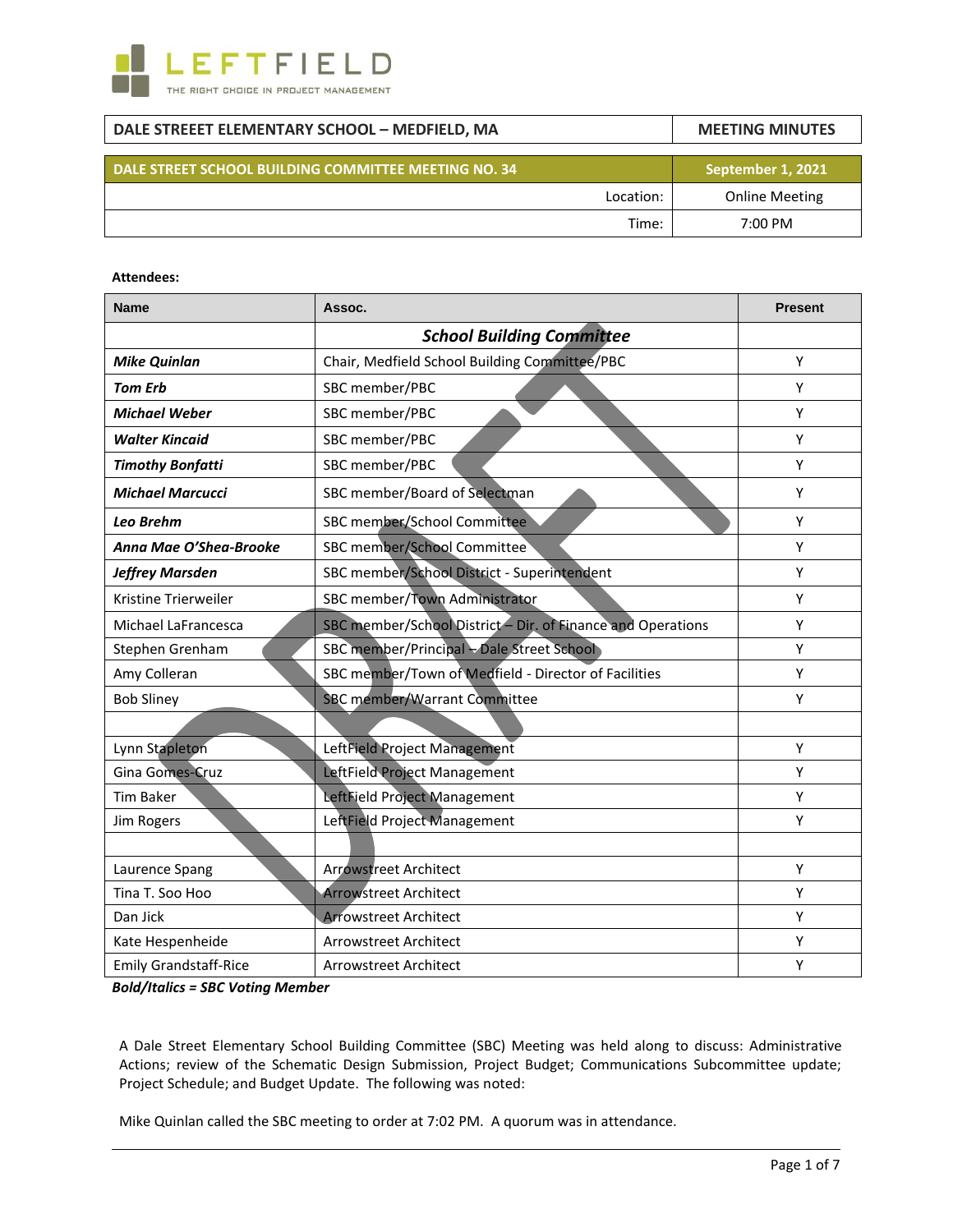It was also stated that the virtual meeting was being recorded and was in accordance with the Governor's Executive Order issued on March 12, 2020, which suspends certain provisions of the Open Meeting Law.

#### I. Administrative Action

*Vote on Approval of August 18, 2021, Dale Street School Building Committee Meeting Minutes.*

1. Action was tabled to provide additional time for committee to review.

*Vote on Approval of August 2021 invoice*

- 2. Lynn proposed finishing up the Feasibility unexpended funds to address an invoice from Nitsche Engineering. There was no opposition to this.
- 3. Arrowstreet submitted an invoice for August 2021. There was a call for a vote to approve LeftFields invoice 24 for \$3,200.00 for services performed in August 2021.

**MOTION:** Mike Weber seconded by Anna Mae O'Shea Brooke that the Dale Street School Building Committee vote to approve LeftFields invoices 24 for \$3,200.00 for services performed in August 2021.

*Discussion: none.*

**VOTE: The Dale Street School Building Committee voted to approve LeftFields invoices 24 for \$3,200.00 for services performed in August 2021.**

**Roll call was taken:**

**Jeffrey Marsden – In favor Walt Kincaid – In favor Michael Marcucci – In favor Tom Erb – In favor Michael Weber – In favor Tim Bonfatti -In favor Anna Mae O'Shea Brooke – In favor Mike Quinlan – In favor**

**In Favor: 8 Against: 0 Abstained: 0 The motion passed.**

4. Bob Sliney gave an overview of the up-and-coming Warrant Committee Meetings and how they will be discussing key aspects of the new school project. It was also stated that all the Warrant Committee Meetings are open to the public and are recorded and accessible for viewing via the Town website.

# II. Review Final Schematic Design Submission

*Review Final Project Budget*

- 5. It was stated that legal fees should be added to the budget. It was decided that if needed, it can be taken from administrative fees.
- 6. Mike Q stated that he is still reviewing the OPM and Designer fees and the figures are not final.
- 7. Mike Q suggested bumping up the traffic study cost by \$60k for a post-occupancy traffic study.
- 8. Tim Bonfatti stated our ineligible square footage is minimal.
- 9. The FF&E per student reimbursable by the MSBA is \$1200. It was agreed that the allocation per student be bumped up to \$1800/per student. This would not be an add but a reallocation of costs.
- 10. Lynn presented the MSBA Form 3011 Template, dated 7/28/21, and described:
	- a. Formulaic Process for Eligibility and Reimbursement
	- b. Recent Changes in Current Grant Caps and Establishment of New Caps
		- i. Consultant Services, Owner's Project Management and Designer

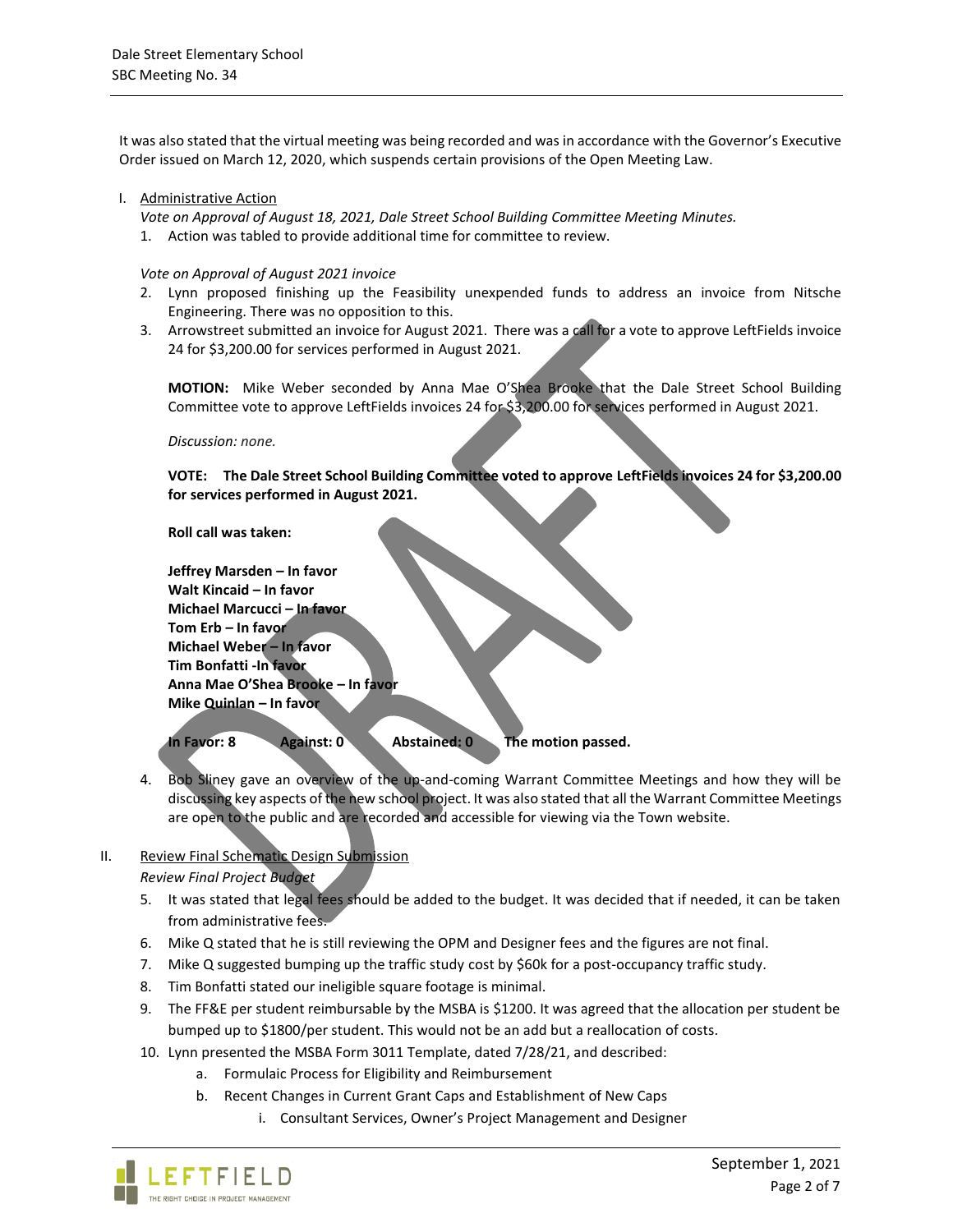- 1. Since 2009, caps for OPM 3.5% and Designer 10% of total construction costs
- 2. New Caps 3.5% and Designer 10% up to \$500/SF of construction costs
- ii. Owner's Contingency
	- 1. Past Average Cap 2%
	- 2. New Cap  $-0.5%$
- iii. Demolition and Abatement
	- 1. Past No Defined Limit
	- 2. New Cap Requires Additional Research and Has Not Yet Been Set
- iv. Construction Cost Cap
	- 1. Past Cap \$333/SF
	- 2. New Cap \$360/SF
- c. District Reimbursement Rate is 43.42% of eligible costs.
- d. Actualized Probable Percentage of Reimbursement is between 22.60% to 23.11% based on new Grant Caps
- e. A breakdown of costs are as follows:
	- i. OPM Costs = \$2,466,060 (3.8%) + Owner's Services \$240,000.
		- 1. Exclude Soft Costs based on new Grant Caps (Limit on OPM and A/E fees up to constructions costs of \$500/SF and exclusion of fees for ineligible SF.)
	- ii.  $A/E$  Costs including Consultants =  $$6,630,650$  (10.3%)
		- 1. Exclude Soft Costs based on new Grant Caps (Limit on OOPM and A/E fees up to Construction costs of \$500/SF and exclusion on ineligible SF)
	- iii. Reimbursable Caps:
		- 1. Reimbursable Caps of 3.5% for OPM and 10% for A/E based on \$500/SF or \$47,914,000. Current Fee percentages are based on actual construction costs of \$64,575,190.
		- 2. Reimbursable Cap on Site Costs at 8% of Construction Costs. Ineligible \$7,179,674
		- 3. Reimbursable Cap on Construction Cost of \$360/SF. Ineligible \$21,700,903 + \$2,454,772 mark-ups.
- f. Total Project Costs
	- i. excluding contingencies = \$77,376,000.
	- ii. including construction contingencies 43,226,260 (5%) and owners' contingencies  $$1,290,540$  (2%) =  $$81,893,663$ .
- g. Total Towns share is roughly \$63 million.
- h. Cost breakdown is as follows:

| i.    | <b>Preconstruction Services</b>        | 225,000<br>S                          |
|-------|----------------------------------------|---------------------------------------|
| ii.   | <b>Construction Costs</b>              | \$64,535,190                          |
| iii.  | Miscellaneous Project Costs            | 450,000 +\$25(testing services)<br>\$ |
| iv.   | Utility Company Fees Allowance         | 100,000<br>\$                         |
| v.    | <b>Testing Services Allowance</b>      | \$<br>200,000                         |
| vi.   | Moving & Other Project Costs Allowance | 150,000<br>\$                         |
|       | vii. Furnishings, Fixtures & Equipment | 1,840,000 +\$200/student (will<br>S.  |
|       | come out of Owner's Contingency        |                                       |
| viii. | FF&E                                   | Ś<br>920,000                          |
| ix.   | Technology                             | Ś<br>920.000                          |
| х.    | Contingencies                          | \$4,516,764                           |
|       |                                        |                                       |

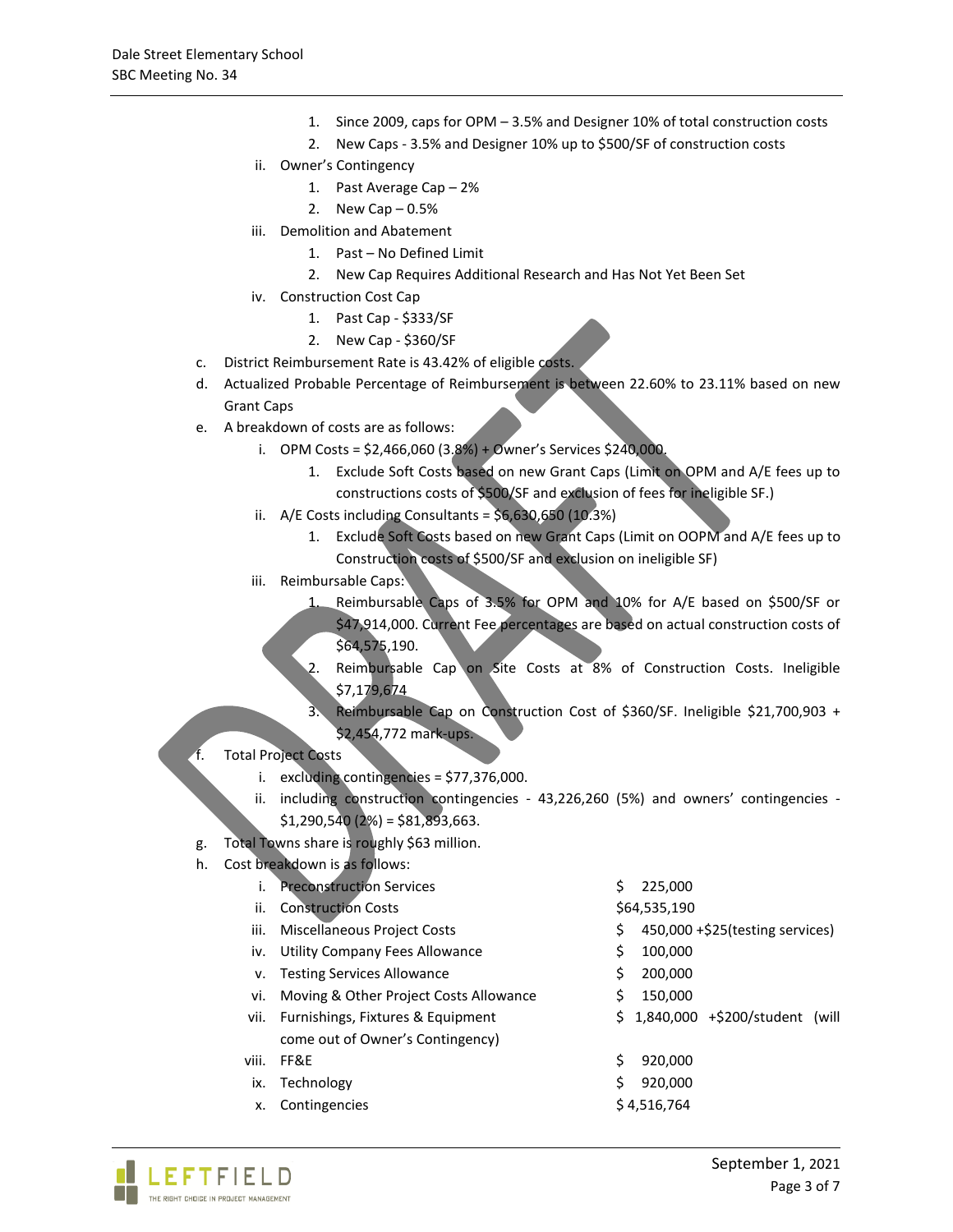xi. Owner's Contingency  $\frac{1}{2}$  1,290,504

xii. Construction Contingency (keep at 5%) \$ 3,226,260

- i. Not-to-Exceed Total Project Budget:
	- i. Total Project Budget (with Contingencies) \$81,893,663
	- ii. Maximum Total Facilities Grant \$18,929,046
	- iii. Town Share (with full use of eligible Contingencies) 23.11% \$62,964,517
	- iv. Current Not-to-Exceed Vote Request is for \$80,893,663
- 11. Lynn also presented a cost comparison to other local Districts who are and have built schools in the MSBA program.
- 12. Lynn stated that at the next SBC meeting, we hope to have all the numbers firmed up.
- 13. The Town will appropriate the full amount of the project but only bond the Towns share.
- 14. Michael Marcucci asked where would we turn to next if we need to cut costs further? Mike Q responded that the cost reduction exercise produced a list of items, some accepted and some still on the table. If the additional items were accepted, it would not be a savings of millions. The building is efficient and removing millions from the budget would cut into educational programing that may not meet our current needs.
- 15. Mike Q added that Construction Contingencies can be used when bids come in higher but would not want to count on that completely in this volatile market.
- 16. Michael Marcucci asked if \$10 million had to be cut, where would that happen? Mike Q responded that a cut of that size would not be possible.
- 17. Lynn stated that if bids came in significantly over, you would have to reject all bids and consider bidding at a different time or changing the construction delivery method.
- 18. Tim Bonfatti stated that there is possibly additional cost that could be taken out in a normal Value Engineering (VE) process.
- 19. Jim added that you typically get 5% -7% in a typical VE process.
- 20. Michael Marcucci stated that he understands that there is a contingency and possibly another 5% that could be squeezed out of the building and still be able to deliver the building from an educational standpoint.
- 21. Jim added that the key to this is that we will be working with a Construction Manager (CM) during this process. Rather than waiting until the end we will be testing the market along the way and do nips and tucks before we go out to bid.
- 22. There was a review of the floor plans highlighting the areas that exceed eligible costs.
- 23. Michael Marcucci asked if the breakout areas are sized to the MSBA minimum. Mike Q confirmed that they are.
- 24. Michael Marcucci stated that he now understands the importance to stick to the scope/budget we currently have.
- 25. Michael Marcucci asked what the difference between the net and gross square footage is. Tina responded that the net is interior spaces not including wall thickness. Gross also includes storage rooms, circulation, toilet rooms and support areas.

*Vote on Approval to submit the Schematic Design Submission to the MSBA on 9/8/21*

26. Mike Quinlan entertained a motion to authorize LeftField to submit the Schematic Design Submission as amended in this evening's discussion.

**MOTION:** Tim Bonfatti seconded by Mike Weber that the Dale Street School Building Committee vote to authorize LeftField to submit the Schematic Design Submission as amended in this evening's discussion.

*Discussion: none.*

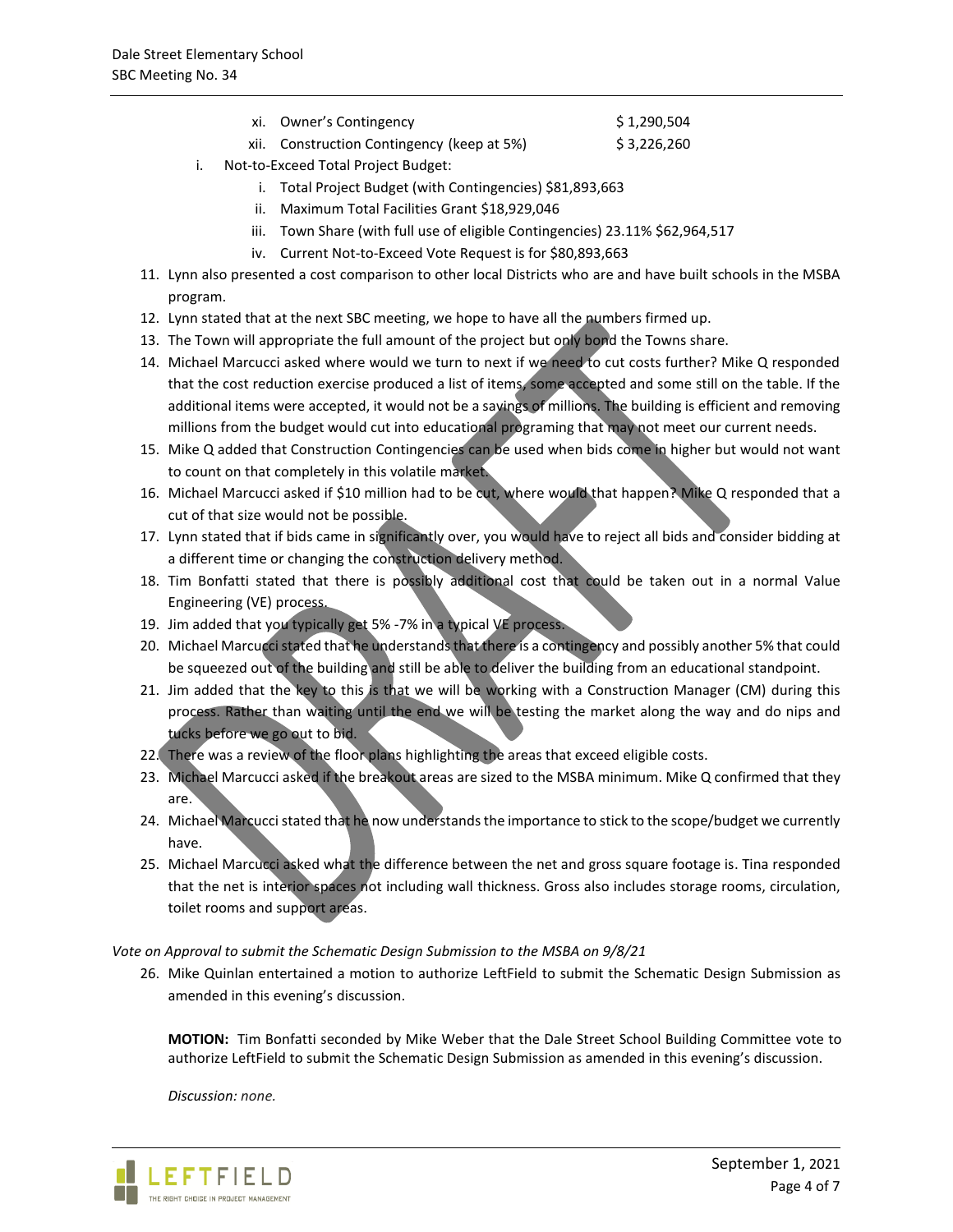VOTE: The Dale Street School Building Committee voted to authorize LeftField to submit the Schematic Design Submission as amended in this evening's discussion.

**Roll call was taken:**

**Jeffrey Marsden – In favor Walt Kincaid – In favor Michael Marcucci – In favor Tom Erb – In favor Michael Weber – In favor Tim Bonfatti -In favor Anna Mae O'Shea Brooke – In favor Leo Brehm – In favor Mike Quinlan – In favor**

**In Favor: 9 Against: 0 Abstained: 0 The motion passed.**

- III. Communications Subcommittee update
	- 27. Anna Mae reported:
		- a. Last Wednesday we had our Third Community Conversation.
		- b. 8 Weeks until November Road Shows coming up.
		- c. Mike Q is presenting at New in Town.
		- d. We will be scheduling presentations at Council on Aging and PTO.
		- e. Smaller gatherings to be provide information will be helpful.
		- f. We are working on a 1-pager to hand out at these events.
		- g. Medfield Day is coming up Anna Mae will send out sign up genius to get folks to cover the table.
		- h. A letter to the editor of the Patch, from the SBC (Tim Bonfatti), will give a summation of the progress of the project.
		- We are putting together a series of video clips from notable meeting. This is almost ready to share.
			- We are allowed 1 mailer by the Office of Campaign and Political Finance.
			- Next Forum is in September to focus on costs.
			- Any suggestion call Anna Mae.
	- 28. Mike Q added that we are having discussions with Kristine and her team of consultant and bond advisers and should have more solid numbers, on tax impact, by the end of next week.
	- 29. Bob Sliney is monitoring the project activity to make sure that his fellow Warrant Committee Members are abreast of information. He went on to say that as we come closer to the Special Town meeting in November, the volume of information and the need to disseminate the facts are important. The Warrant Committee will be meeting with five other committees and local group over the next month to have more in depth conversations and address questions that have come up. All meetings are open to public and recoded for viewing. Topics are MSBA process, site selection process, Well Protection District, costs and disposition of Dale and long-term Town planning and how this project fits into it. A Warrant Committee email address has been set up for people to reach out with questions and comments. Prior to the Special Town Meeting, there will be a Warrant Committee meeting open to the public where we will discuss the Article and invite the public to comment and then Warrant Committee will vote on the Article.
- IV. Project Schedule

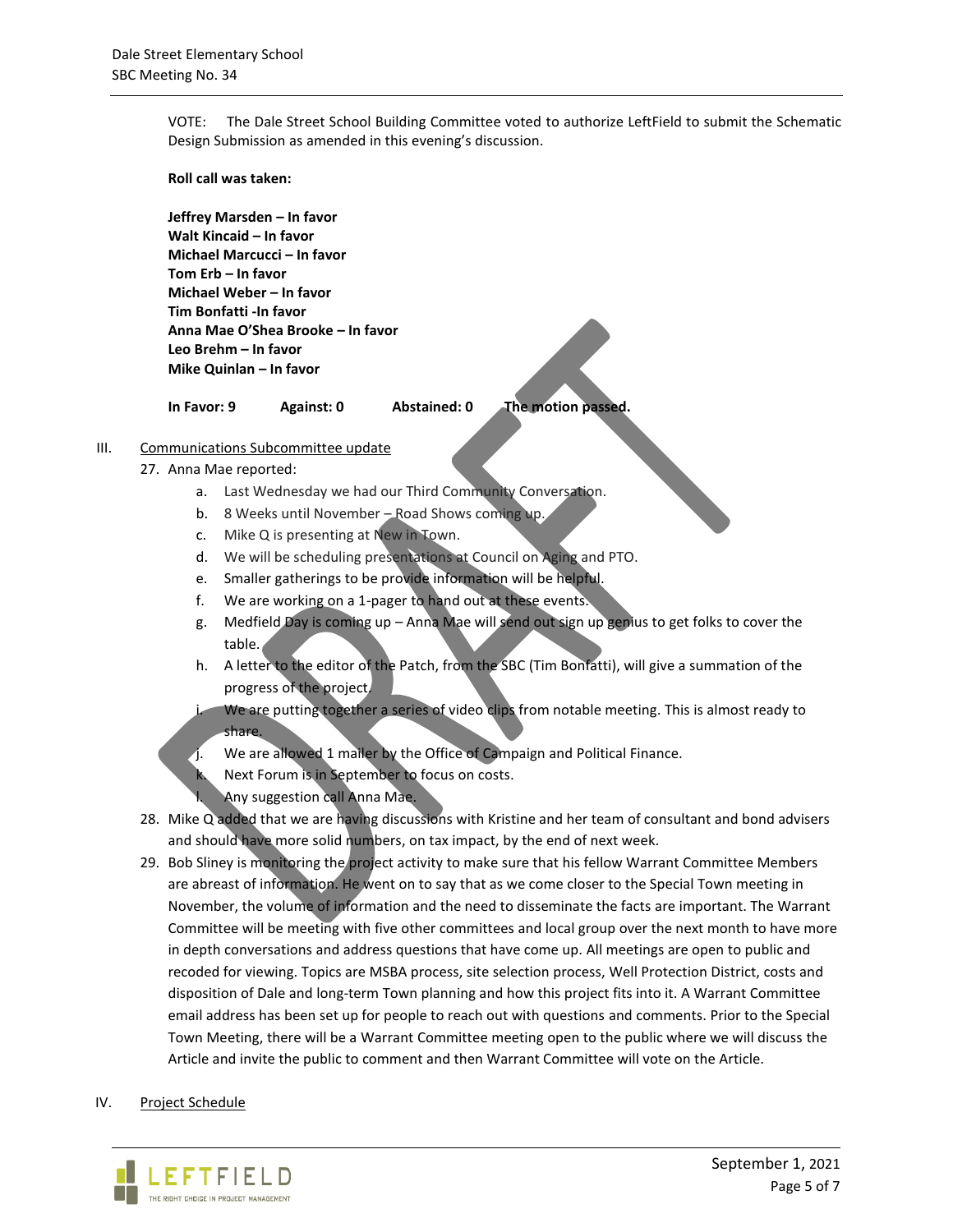#### NEXT STEPS

a. Next SBC Meeting will be scheduled on October 6, 2021

#### Other Business/Discussion

- V. Committee: none
- VI. Public:
- a. Ms. Potts: How much time is envisioned for use of outdoor classrooms, including winter? What is the anticipated funding for teacher professional development to guide best practices using outdoor classrooms? Steve Grenham responded by saying that last year it was utilized a great deal. Grade level Science units deal with the outside world, and they spend a great deal of time outside. We would train without passing on costs to the district. There are times during the month already set aside for professional development opportunities that are no additional cost to the district.

#### VII. Adjournment

The following motion to adjourn and vote were made:

**MOTION:** Jeffrey Marsden, seconded by Leo Brehm, that the Dale Street School Building Committee vote to adjourn the meeting at 9:07 PM.

*Discussion: None*

## **VOTE: The Dale Street School Building Committee voted unanimously to adjourn the meeting at 9:07 PM.**

**Roll call was taken:**

| Jeffrey Marsden - In favor<br>Walt Kincaid - In favor |                                   |              |                    |
|-------------------------------------------------------|-----------------------------------|--------------|--------------------|
| Michael Marcucci - In favor                           |                                   |              |                    |
| Tom Erb - In favor                                    |                                   |              |                    |
| Michael Weber - In favor                              |                                   |              |                    |
| Tim Bonfatti -In favor                                |                                   |              |                    |
|                                                       | Anna Mae O'Shea Brooke - In favor |              |                    |
| Leo Brehm - In favor                                  |                                   |              |                    |
| Mike Quinlan - In favor                               |                                   |              |                    |
|                                                       |                                   |              |                    |
| In Favor: 9                                           | Against: 0                        | Abstained: 0 | The motion passed. |

### VIII. Meeting Materials

The following materials were presented at the September 1, 2021 SBC Meeting:

- Dale Street School Building Committee Meeting no. 33 meeting minutes
- LeftField Presentation dated: August 18, 2021.
- Meetings and Milestones Schedule, 9/1/21
- Project Schedule, August 31, 2021
- August 2021 Invoices
- Total Project Budget Status Report August 31, 2021
- Monthly Cash Flow August 31, 2021
- Meeting Materials are located on the School Project website a[t https://www.medfield.net/o/medfield](https://www.medfield.net/o/medfield-public-schools/page/elementary-school-project)[public-schools/page/elementary-school-project](https://www.medfield.net/o/medfield-public-schools/page/elementary-school-project) and at the Town of Medfield's website at [https://www.town.medfield.net/AgendaCenter/Search/?term=&CIDs=69,&startDate=&endDate=&dateRa](https://www.town.medfield.net/AgendaCenter/Search/?term=&CIDs=69,&startDate=&endDate=&dateRange=&dateSelector=) [nge=&dateSelector=.](https://www.town.medfield.net/AgendaCenter/Search/?term=&CIDs=69,&startDate=&endDate=&dateRange=&dateSelector=)